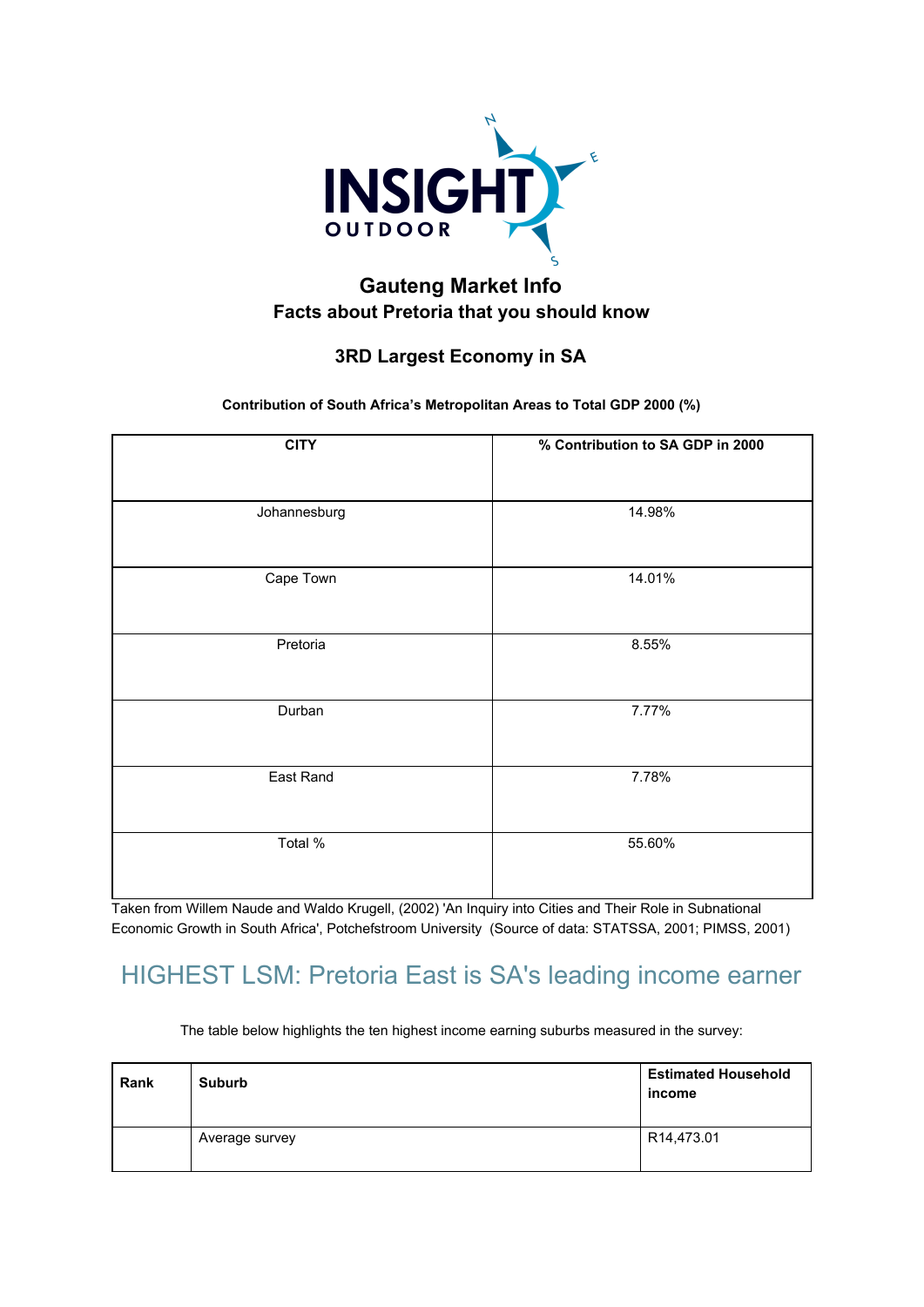| 1              | Pretoria - East                | R28,651.32 |
|----------------|--------------------------------|------------|
| $\overline{2}$ | JHB - Fourways                 | R28,347.83 |
| 3              | JHB - Bedfordview and Edenvale | R27,816.67 |
| $\overline{4}$ | JHB - Midrand                  | R27,781.25 |
| 5              | JHB - Sandton                  | R27,737.50 |
| 6              | JHB - Rosebank Killarney       | R26,314.81 |
| 7              | Pretoria - Centurion           | R25,051.02 |
| 8              | JHB - Randburg North           | R24,562.50 |
| 9              | Durban North - Umhlanga        | R24,227.27 |
| 10             | JHB - Randburg South           | R23,635.14 |

Conducted by TNS Research Surveys, the invaluable ROOTS 2010 data is available free of charge to retailers, marketers, media planners and strategists, and on Telmar systems. For more information, contact NAB at 011 889 0610 or visit [www.nab.co.za.](http://www.nab.co.za/)

# Bottom Line

If most outdoor briefs/campaigns are analysed it is clear that Jo'burg and Cape Town gets the Lion's Share of spend proportionately to their economic activity. Of every Rand spent in Jo'burg and Capetown all things being equal Pretoria should be getting 60 cents.

#### GDP

The city of Pretoria has the third largest economy in South Africa: only Cape Town and Johannesburg contribute more to the country's GDP than Pretoria. A report in 2000 and again in 2002 by Potchefstroom University showed that 8.55% of South Africa's GDP was generated by Pretoria. And Johannesburg did 14.98% of South Africa's GDP.

### Population dynamics

The population of Gauteng is estimated at 9.9 million (2005) and is the largest concentration of people (524.8 people per km²) in South Africa. The projected population between 1996 and 2001 grew by 4.1% per annum, which is substantially higher than the national average of 2.1% per annum. IsiZulu is the predominant language (21.5%), followed by Afrikaans (14.4%), Sesotho (13.1%), and English (12.5%). The total population of the City of Tshwane was estimated at 1 986 019 people in 2004.

# The age structure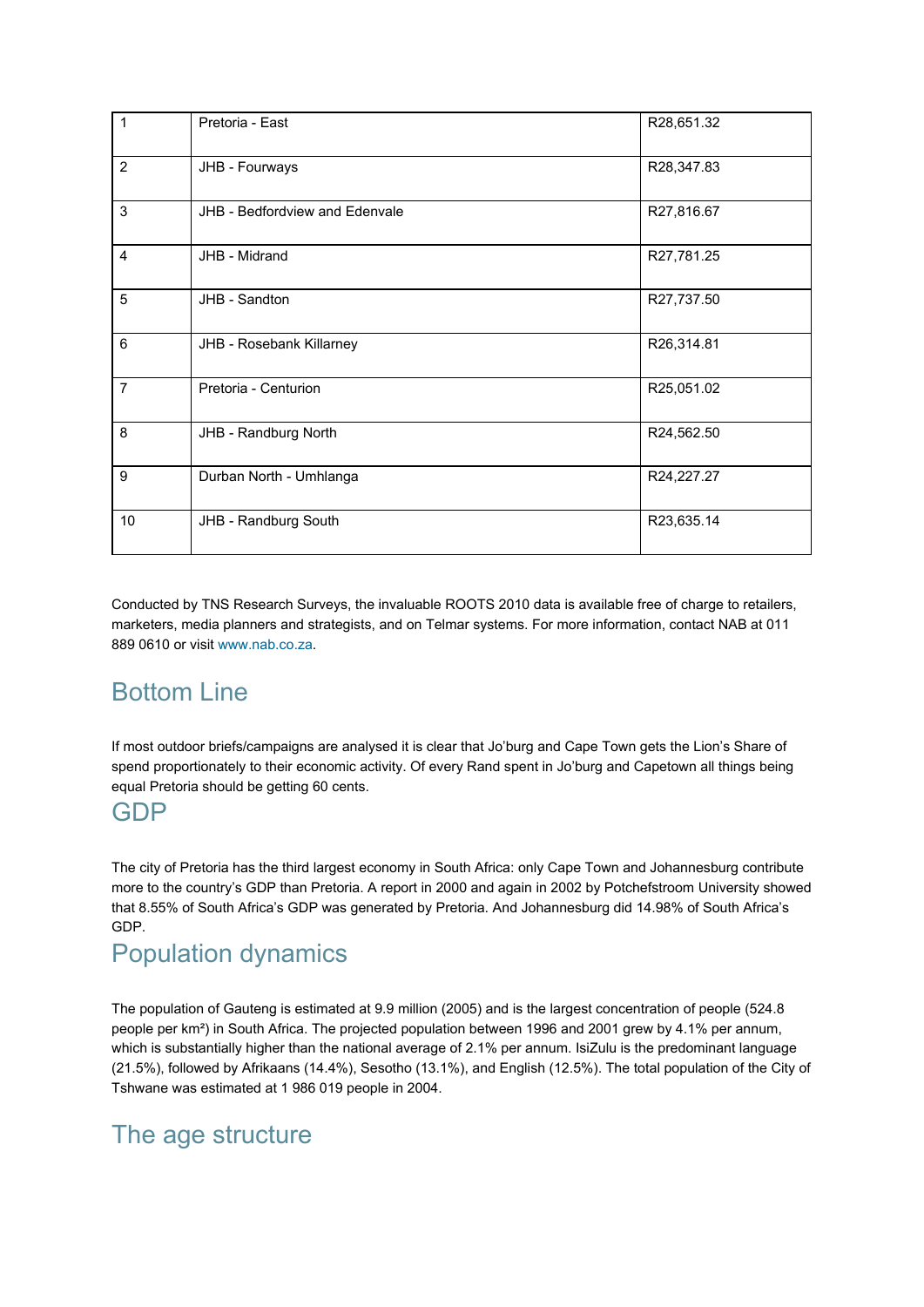About 23.6% of the total population within Gauteng and 22.9% in Tshwane are younger than 15 years of age and 72.4% in Gauteng and 72.6% in Tshwane are between 15 and 64 years of age. This means that Tshwane has a youthful population, which is indicative of a potentially strong future population growth rate.

## Human Development Index (HDI)

The HDI quotient of 1 indicates the highest level of human development, while a minimum value of zero indicates an extremely low level of human development. Figure 8 indicates the level of human development for South Africa, Gauteng and Tshwane from 1996 to 2002. The HDI is based on three indicators, namely longevity (life expectancy at birth), knowledge (adult literacy) and standard of living (per capita income) - as discussed in the previous sections. The level of human development in Tshwane is equal to that of the province and shows a high level of development in comparison with the rest of the country.

## Economy of the City of Tshwane

The healthy local economy is strongly based on the manufacturing and service industries. Most of the service industries occur in the Central Business District (CBD) and the surrounding areas, whereas the manufacturing industries are concentrated in Rosslyn in the north and Silverton on the eastern side. The sectoral economies that performed the best during the past years are the wholesale, retail and financial and professional service industries. From the late 1980s through the 1990s and the first few years of the new millennium, the city's rate of economic and employment growth was among the highest in the country. The entrepreneurial spirit is strongly awakened in the City of Tshwane, with 50% of all the economically active population privately employed.

Internationally linked knowledge-based service industries are increasingly gaining prominence. Technological innovation forms a cornerstone of this trend. The knowledge-based capacities of institutions such as the CSIR (Council for Scientific and Industrial Research), Universities (UNISA, Tshwane University of Technology, MEDUNSA and University of Pretoria), Armscor, Iscor, Denel Informatics, Onderstepoort Veterinary Research Institute and the motor industry are forever driving innovation to the levels of excellence.

Gauteng is the economic powerhouse of South Africa. The province covers 1.4% of the total area of South Africa, but is home to 17.1% of the country's inhabitants. It is by far South Africa's most densely populated province. Gauteng is highly urbanised. The adult literacy rate in the province (people 15 years and older who can read and write their home language) is 92.9%.

## Production

In 2004 Gauteng contributed 34.4% to the GDP of South Africa, of which Tshwane contributed 7% to the GDP of Gauteng.

Given the fact that the City of Tshwane falls within Gauteng, it enjoys the advantage of access to large urban markets and new technologies due to its relative proximity to well-developed nodes such as the Johannesburg CBD and Ekurhuleni. It is evident that the Finance and Business Services Sector (followed by the Manufacturing Sector) contributes proportionally the largest segment towards the economies of South Africa and Gauteng, revealing not only the strong nature of this sector, but also the economy's dependence on finance and business activities. In Tshwane, however, the economy is dominated by the Government Services Sector, followed by the Finance and Business Services Sector.

Almost 30% of Tshwane's economy is dependent on Government Services activities, followed by Finance and Business Services (22.6%), Manufacturing (15%), Wholesale and Retail (13.1%) and Transport and Communication (10%) activities. The relatively low level of diversification of the Tshwane economy has the